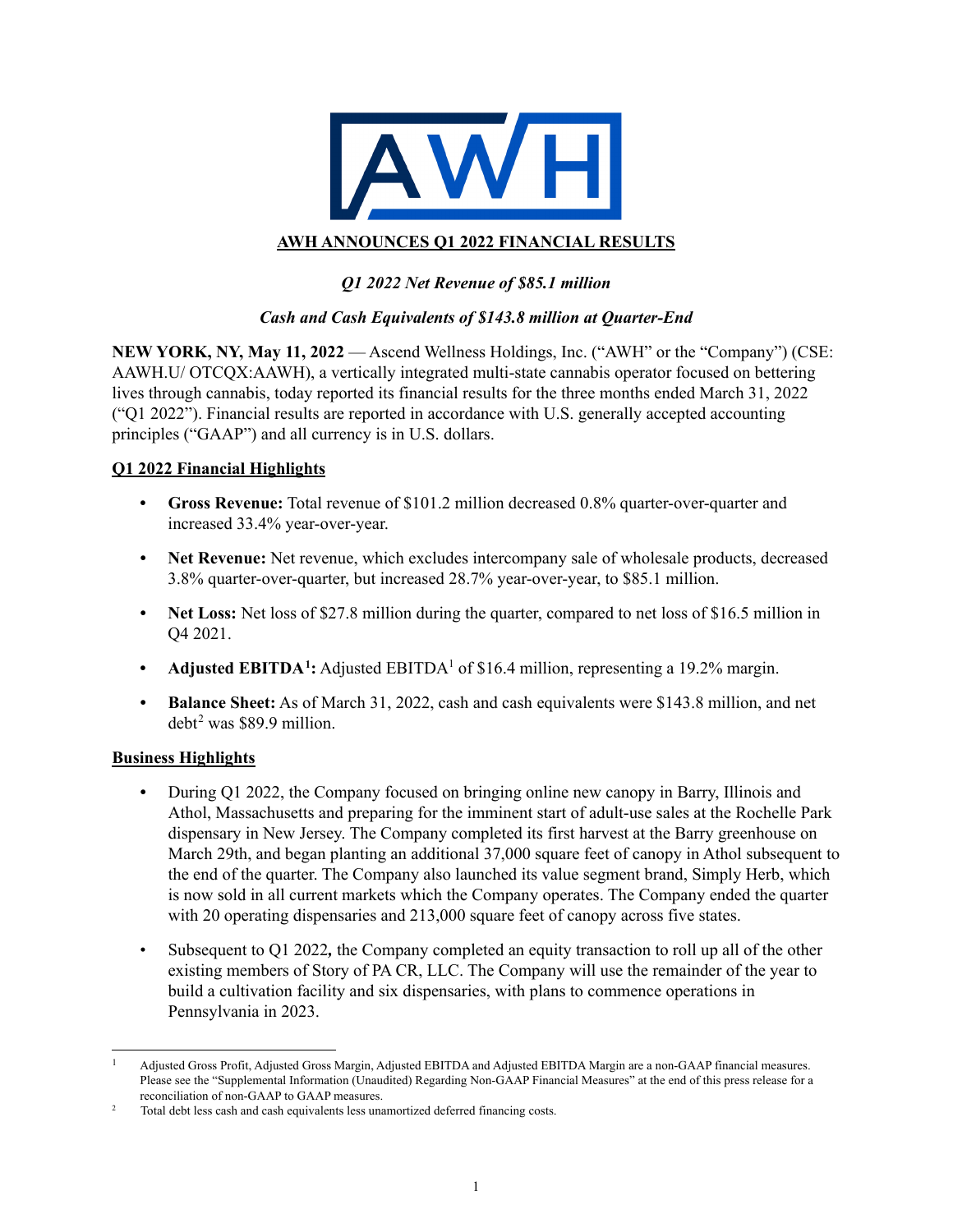- Also after the quarter, the Company was one of the first in the state of New Jersey to launch adult-use sales at its dispensary in Rochelle Park, marking the start to the highly anticipated adultuse market in the state. On the first day of recreational sales, the Company had approximately 1,500 customers and average basket sizes of \$135, further substantiating the promising market.
- Lastly, subsequent to the quarter, AWH, MedMen NY, Inc. and MM Enterprises USA, LLC (CSE: MMEN) (OTCQX: MMNFF) ("MedMen") signed a term sheet agreeing to settle their lawsuit in the Commercial Division of the Supreme Court of the State of New York in New York County. To settle the dispute, AWH will increase the transaction consideration by \$15 million, \$4 million of which is contingent on the start of adult-use sales at a MedMen NY dispensary. The revised total consideration of \$88 million remains significantly below recent precedent transactions. The parties have also amended certain terms in their previously announced transaction agreement, which they expect to close in the coming month. Upon closing, AWH will enter its seventh state.

## **Management Commentary**

"Q1 2022 was a transitionary quarter for Ascend as we made investments to launch the next phase of our growth story," said Abner Kurtin CEO and Co-Founder. "While preparing for adult-use sales in New Jersey, we significantly increased our total canopy capacity and recently entered into the Pennsylvania market. The early days of adult-use sales in New Jersey indicate that the state will be a key growth driver for the remainder of 2022."

## **Q1 2022 Financial Overview**

Net revenue, which excludes intercompany sale of wholesale products, was \$85.1 million, representing a 28.7% year-over year increase, primarily driven by new retail stores and higher wholesale volumes sold. Net revenue decreased 3.8% quarter-over-quarter, primarily driven by wholesale pricing pressure in Illinois and Massachusetts and lower average retail basket sizes in each of the states we operate in, except for Ohio.

Total retail revenue was \$63.3 million for the first quarter of 2022, representing a 2.4% decline as compared to the prior quarter.

Gross wholesale revenue increased to \$37.9 million, a 2.1% sequential increase, driven by growth in intercompany wholesale sales. Net wholesale revenue decreased 7.8% sequentially to \$21.8 million, primarily driven by pricing pressure in Illinois and Massachusetts.

Q1 2022 gross profit was \$23.4 million, or 27.6% of revenue, as compared to \$30.8 million, or 34.8% of revenue, for the prior quarter. The decline was primarily driven by start-up costs incurred before the commencement of certain significant operations, which are expected to commence later this year.

Q1 2022 Adjusted Gross Profit<sup>1</sup> was \$36.5 million, or 42.9% of revenue, as compared to \$37.5 million, or  $42.4\%$  of revenue, for the prior quarter. Adjusted Gross Profit<sup>1</sup> excludes depreciation and amortization included in cost of goods sold, equity-based compensation included in cost of goods sold, and non-cash inventory adjustments. Adjusted Gross Profit<sup>1</sup> dollars decreased 2.7% quarter-over-quarter due to lower realized pricing in Illinois and Massachusetts. Retail Gross Profit and Wholesale Gross Profit both decreased sequentially, primarily driven by smaller basket sizes in the retail business and pressured wholesale pricing in Illinois and Massachusetts. Adjusted Gross Profit<sup>1</sup> margin on a consolidated basis increased 50 basis points quarter-over-quarter to 42.9%. This was primarily driven by higher intercompany sales as a percentage of wholesale sales in the quarter.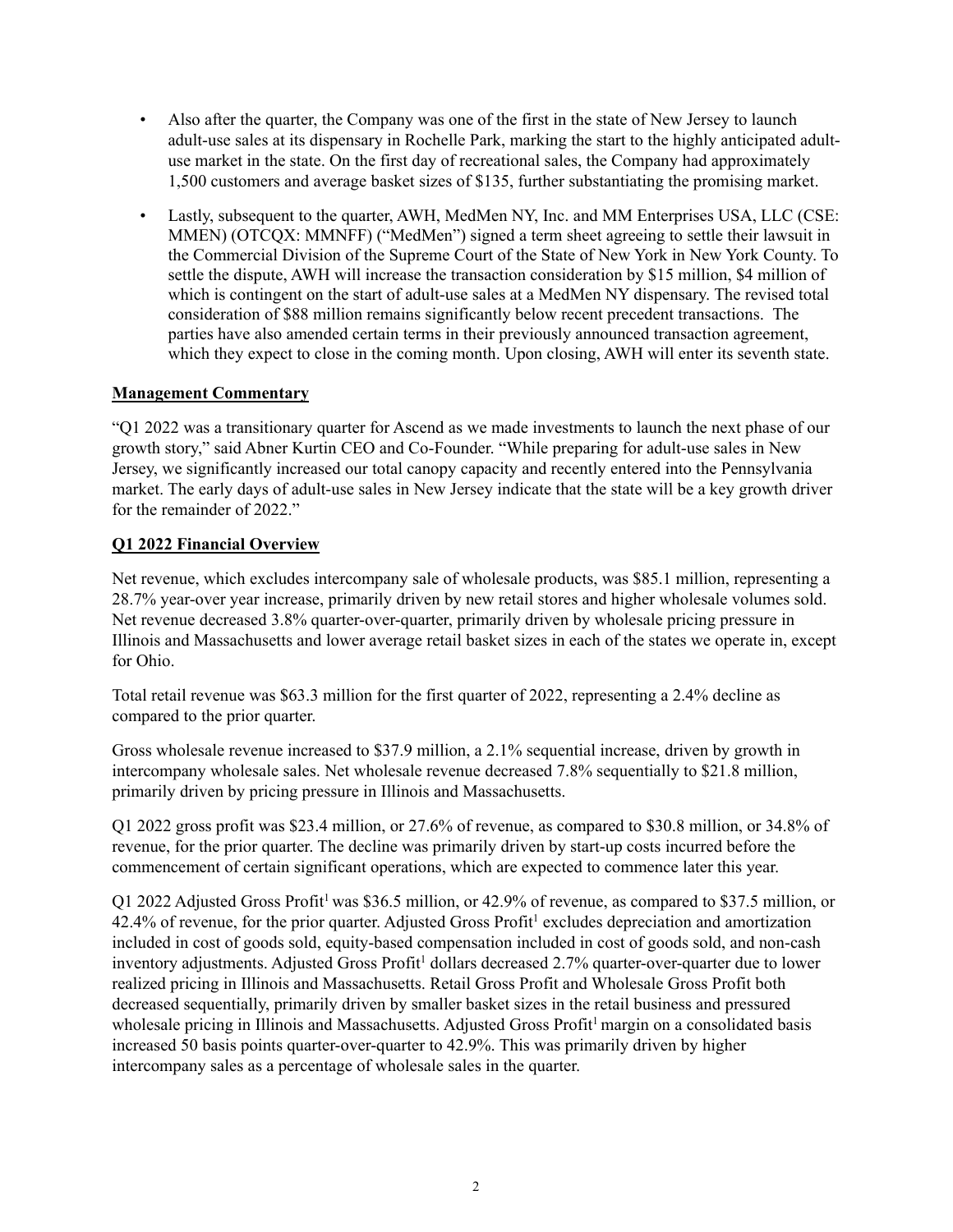Total general and administrative expenses (excluding litigation settlement) for Q1 2022 were \$33.2 million, or 39.0% of revenue, as compared to \$31.6 million, or 35.7% of revenue, for the prior quarter. Operating expenses as a percentage of revenue were elevated during the quarter, as the Company increased staff to support cultivation expansions ahead of realizing the related revenue contributions.

Net loss attributable to AWH for the first quarter of 2022 was \$27.8 million, or a loss of \$0.16 per basic and diluted common share. This was primarily driven by operating costs and a one-time settlement charge related to the settlement of a stockholder dispute regarding one of the Company's convertible note purchase agreements.

Adjusted EBITDA<sup>1</sup>, which adjusts for tax, interest, depreciation, amortization, equity-based compensation, and other items deemed one-time in nature, was \$16.4 million in Q1 2022. This represents a 17.1% decrease quarter-over-quarter. Adjusted EBITDA Margin<sup>1</sup> of 19.2% represented a 309 basis point decrease compared to the prior quarter.

### **Non-GAAP Financial Information**

This press release includes certain non-GAAP financial measures as defined by the United States Securities and Exchange Commission ("SEC"), including Adjusted Gross Profit, Adjusted Gross Margin, Adjusted EBITDA, and Adjusted EBITDA Margin. Reconciliations of these non-GAAP financial measures to the most directly comparable financial measure calculated and presented in accordance with GAAP are included in the financial schedules attached to this press release. This information should be considered as supplemental in nature and not as a substitute for, or superior to, any measure of performance prepared in accordance with GAAP.

### **Conference Call and Webcast**

AWH will host a conference call on May 11, 2022 at 5:00 p.m. ET to discuss its financial results for the quarter ended March 31, 2022. The conference call may be accessed by dialing (888) 390-0605 with conference ID 72077468. A live audio webcast of the call will also be available on the Investor Relations section of AWH's website at https://awholdings.com/investors/ and will be archived for replay.

## **About Ascend Wellness Holdings, Inc.**

AWH is a vertically integrated multi-state cannabis operator with licenses and assets in Illinois, Michigan, Ohio, Massachusetts, New Jersey, and Pennsylvania. AWH owns and operates state-of-the-art cultivation facilities, growing award-winning strains and producing a curated selection of products for retail and wholesale customers. AWH produces and distributes its in-house Simply Herb, Ozone, and Ozone Reserve branded products. For more information, visit www.awholdings.com.

Additional information relating to the Company's first quarter 2022 results is available on the Investor Relations section of AWH's website at https://awholdings.com/investors/, the SEC's website at www.sec.gov and Canada's System for Electronic Document Analysis and Retrieval ("SEDAR") at www.sedar.com.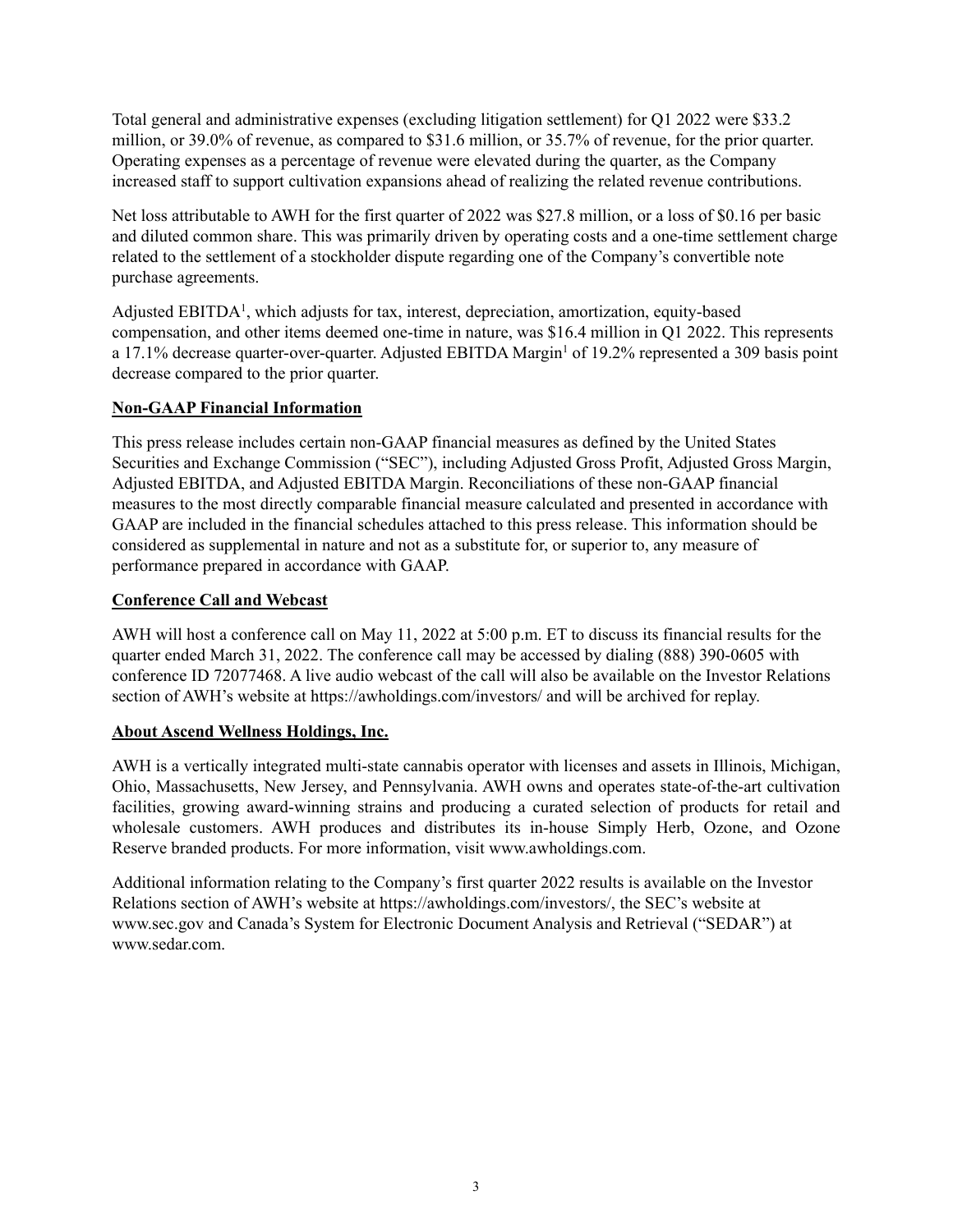### **Cautionary Note Regarding Forward-Looking Information**

This news release includes forward-looking information and statements, which may include, but are not limited to, the plans, intentions, expectations, estimates, and beliefs of the Company. Words such as "expects", "continue", "will", "anticipates" and "intends" or similar expressions are intended to identify forward-looking information and statements. Without limiting the generality of the preceding statement, all statements in this press release relating to estimated and projected revenue, expectations regarding production capacity, anticipated capital expenditures, proceeds from sale leasebacks, expansion, profit, product demand, margins, costs, cash flows, sources of capital, growth rates and future financial and operating results are forward-looking information and statements. We caution investors that any such forward-looking statements are based on the Company's current projections and expectations about future events and financial trends, the receipt of all required regulatory approvals, and on certain assumptions and analysis made by the Company in light of the experience of the Company and perception of historical trends, current conditions and expected future developments and other factors management believes are appropriate.

Forward-looking information and statements involve and are subject to assumptions and known and unknown risks, uncertainties, and other factors which may cause actual events, results, performance, or achievements of the Company to be materially different from future events, results, performance, and achievements expressed or implied by forward-looking information and statements herein. Such factors include, among others, the risks and uncertainties identified in the Company's Annual Report on Form 10- K for the year ended December 31, 2021, and in the Company's other reports and filings with the applicable Canadian securities regulators on its profile on SEDAR at www.sedar.com and the United States Securities and Exchange Commission at www.sec.gov. Although the Company believes that any forward-looking information and statements herein are reasonable, in light of the use of assumptions and the significant risks and uncertainties inherent in such information and statements, there can be no assurance that any such forward-looking information and statements will prove to be accurate, and accordingly readers are advised to rely on their own evaluation of such risks and uncertainties and should not place undue reliance upon such forward-looking information and statements. Any forward-looking information and statements herein are made as of the date hereof, and except as required by applicable laws, the Company assumes no obligation and disclaims any intention to update or revise any forwardlooking information and statements herein or to update the reasons that actual events or results could or do differ from those projected in any forward looking information and statements herein, whether as a result of new information, future events or results, or otherwise, except as required by applicable laws. The Canadian Securities Exchange has not reviewed, approved or disapproved the content of this news release.

## **Contacts**

**Media Contact** MATTIO Communications Mark Sinclair (650) 269-9530 AWH@mattio.com

**Investor Contact** Rebecca Koar (617) 453-4042 ext. 90102 IR@awholdings.com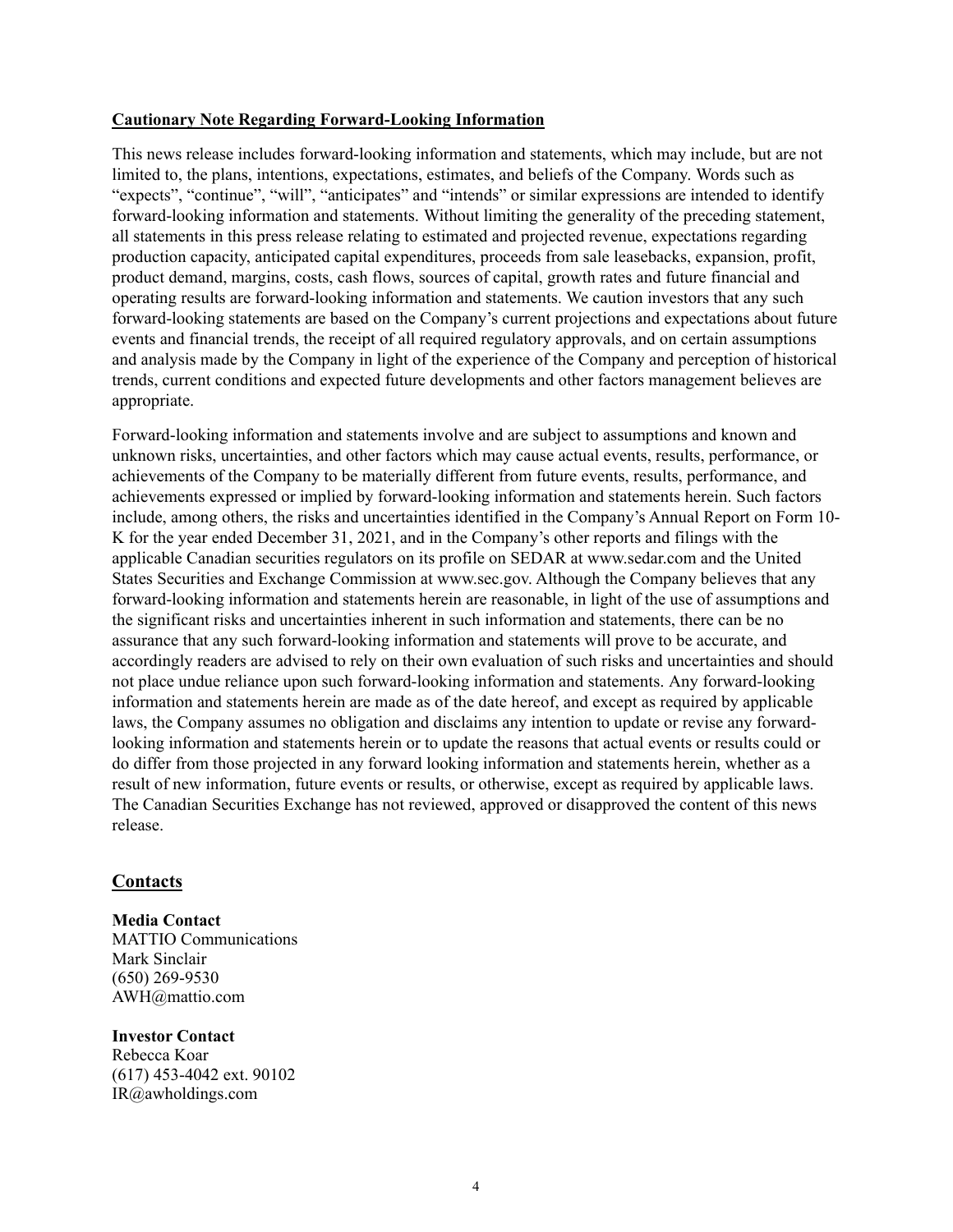### **CONDENSED CONSOLIDATED STATEMENTS OF OPERATIONS INFORMATION (UNAUDITED)**

|                                                                                                           | <b>Three Months Ended March 31,</b> |               |  |           |  |
|-----------------------------------------------------------------------------------------------------------|-------------------------------------|---------------|--|-----------|--|
| (in thousands, except per share amounts)                                                                  | 2022                                |               |  | 2021      |  |
| Revenue, net                                                                                              | $\mathbb{S}$                        | 85,090 \$     |  | 66,137    |  |
| Cost of goods sold                                                                                        |                                     | (61, 643)     |  | (36, 470) |  |
| <b>Gross profit</b>                                                                                       |                                     | 23,447        |  | 29,667    |  |
| <b>Operating expenses</b>                                                                                 |                                     |               |  |           |  |
| General and administrative expenses                                                                       |                                     | 33,227        |  | 25,146    |  |
| Settlement expense                                                                                        |                                     | 5,000         |  | 36,511    |  |
| Total operating expenses                                                                                  |                                     | 38,227        |  | 61,657    |  |
| <b>Operating loss</b>                                                                                     |                                     | (14,780)      |  | (31,990)  |  |
|                                                                                                           |                                     |               |  |           |  |
| Other (expense) income                                                                                    |                                     |               |  |           |  |
| Interest expense                                                                                          |                                     | (6,031)       |  | (7, 337)  |  |
| Other, net                                                                                                |                                     | 103           |  | 80        |  |
| Total other expense                                                                                       |                                     | (5,928)       |  | (7,257)   |  |
| Loss before income taxes                                                                                  |                                     | (20,708)      |  | (39, 247) |  |
| Income tax expense                                                                                        |                                     | (7,107)       |  | (8,976)   |  |
| <b>Net loss</b>                                                                                           | \$                                  | $(27,815)$ \$ |  | (48, 223) |  |
|                                                                                                           |                                     |               |  |           |  |
| Net loss per share attributable to Class A and Class B common<br>stockholders $-$ basic and diluted $(1)$ | \$                                  | $(0.16)$ \$   |  | (0.45)    |  |
| Weighted-average common shares outstanding — basic and<br>diluted <sup>(1)</sup>                          |                                     | 172,494       |  | 106,443   |  |
|                                                                                                           |                                     |               |  |           |  |

(1) Net loss per share and weighted-average common shares outstanding have been computed on the basis of treating the historical common unit equivalents previously outstanding as shares of Class A common stock, as such historical units converted into shares of Class A common stock in the Company's conversion to a C-Corporation prior to the initial public offering.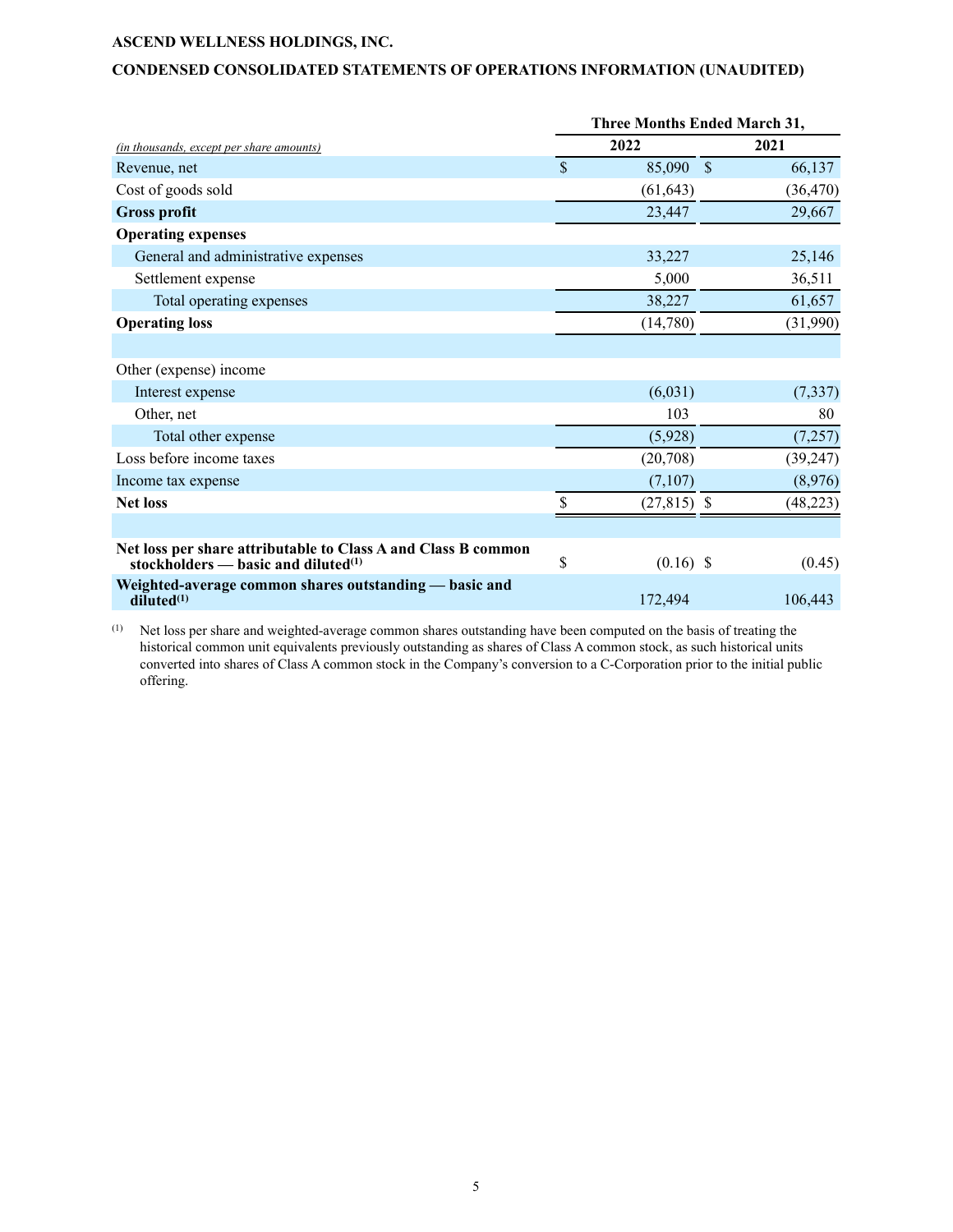## **SELECTED CONDENSED CONSOLIDATED CASH FLOW INFORMATION (UNAUDITED)**

|                                                                        | Three Months Ended March 31, |             |  |  |
|------------------------------------------------------------------------|------------------------------|-------------|--|--|
| (in thousands)                                                         | 2022                         | 2021        |  |  |
| Net cash used in operating activities                                  | \$<br>$(10,245)$ \$          | (7, 829)    |  |  |
| <b>Cash flows from investing activities</b>                            |                              |             |  |  |
| Additions to capital assets                                            | (10,214)                     | (23,351)    |  |  |
| Investments in notes receivable                                        | (1,000)                      | (760)       |  |  |
| Collection of notes receivable                                         | 82                           | 82          |  |  |
| Proceeds from sale of assets                                           | 35,400                       |             |  |  |
| Acquisition of businesses, net of cash acquired                        | (24,890)                     | (11, 174)   |  |  |
| Net cash used in investing activities                                  | (622)                        | (35,203)    |  |  |
| <b>Cash flows from financing activities</b>                            |                              |             |  |  |
| Proceeds from issuance of debt                                         |                              | 49,500      |  |  |
| Repayments of debt                                                     | (786)                        | (1,286)     |  |  |
| Debt issuance costs                                                    | (31)                         |             |  |  |
| Net cash (used in) provided by financing activities                    | (817)                        | 48,214      |  |  |
| Net (decrease) increase in cash, cash equivalents, and restricted cash | (11, 684)                    | 5,182       |  |  |
| Cash, cash equivalents, and restricted cash at beginning of period     | 155,481                      | 58,097      |  |  |
| Cash, cash equivalents, and restricted cash at end of period           | 143,797<br>\$                | 63,279<br>S |  |  |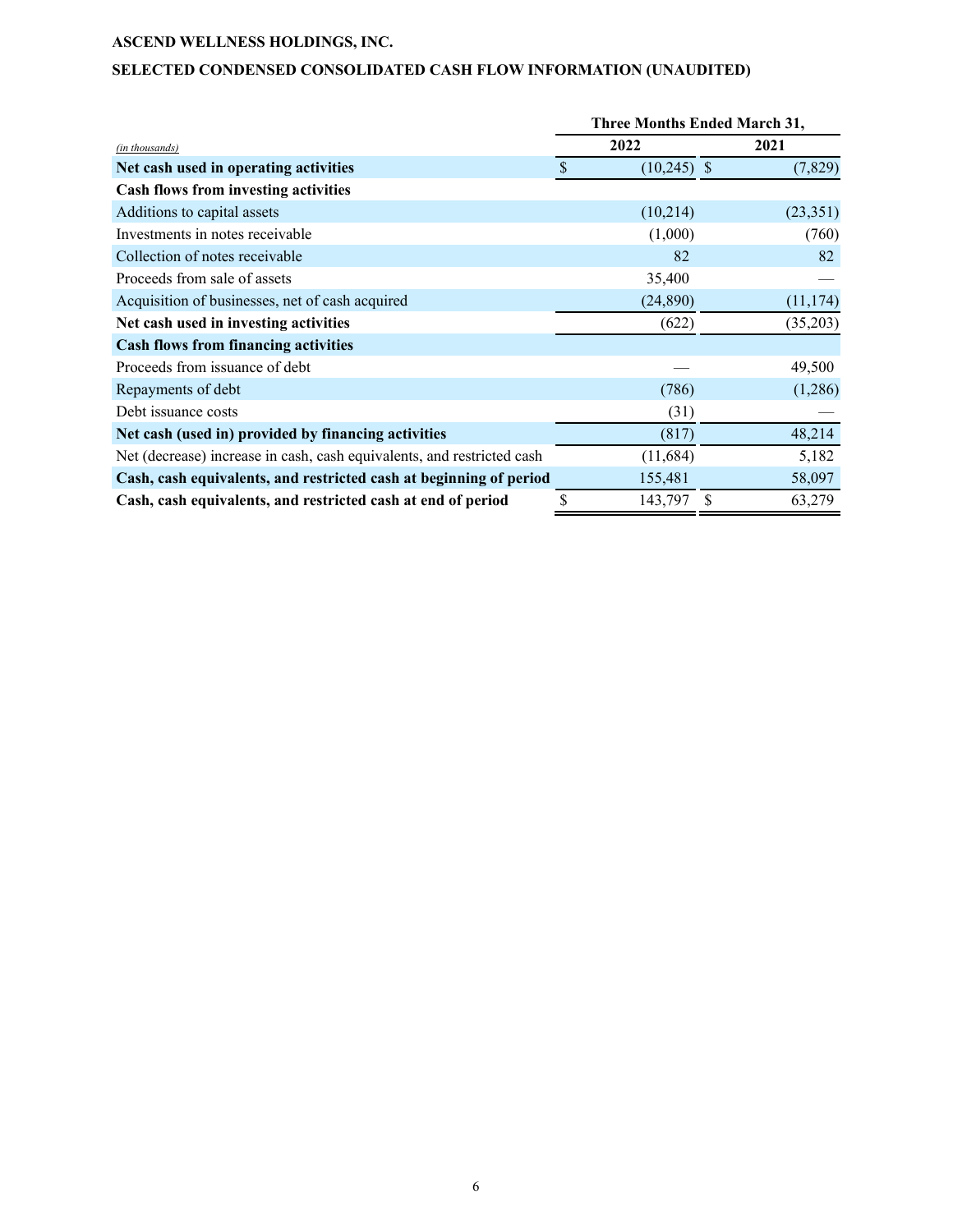## **SELECTED CONDENSED CONSOLIDATED BALANCE SHEET INFORMATION (UNAUDITED)**

| (in thousands)                                    | March 31, 2022 |         | <b>December 31, 2021</b> |         |
|---------------------------------------------------|----------------|---------|--------------------------|---------|
| Cash and cash equivalents                         | \$             | 143,797 | $\mathcal{S}$            | 155,481 |
| Inventory                                         |                | 78,233  |                          | 65,588  |
| Other current assets                              |                | 38,522  |                          | 36,943  |
| Property and equipment, net                       |                | 226,129 |                          | 239,656 |
| Operating lease right-of-use assets               |                | 107,279 |                          | 103,958 |
| Intangible assets, net                            |                | 57,301  |                          | 59,271  |
| Goodwill                                          |                | 43,018  |                          | 42,967  |
| Other noncurrent assets                           |                | 19,925  |                          | 19,572  |
| <b>Total Assets</b>                               | \$             | 714,204 | <sup>\$</sup>            | 723,436 |
|                                                   |                |         |                          |         |
| Total current liabilities                         | \$             | 109,328 | <sup>\$</sup>            | 117,395 |
| Long-term debt, net                               |                | 222,593 |                          | 230,846 |
| Operating lease liabilities, noncurrent           |                | 223,981 |                          | 197,295 |
| Other noncurrent liabilities                      |                | 276     |                          | 1,423   |
| Total stockholders' equity                        |                | 158,026 |                          | 176,477 |
| <b>Total Liabilities and Stockholders' Equity</b> | \$             | 714,204 | \$                       | 723,436 |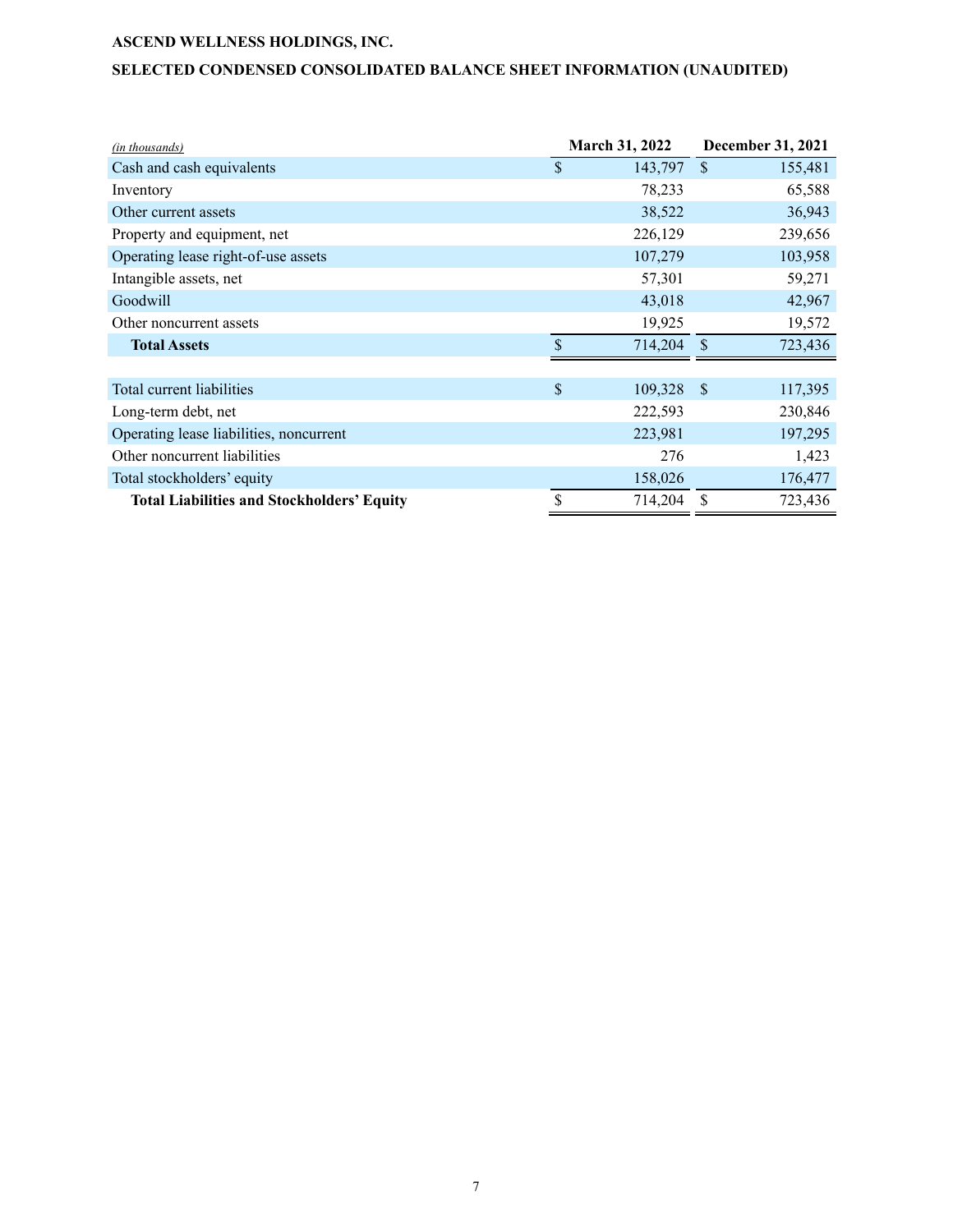#### **RECONCILIATIONS OF NON-GAAP FINANCIAL MEASURES (UNAUDITED)**

We define "Adjusted Gross Profit" as gross profit excluding non-cash inventory costs, which include depreciation and amortization included in cost of goods sold, equity-based compensation included in cost of goods sold, start-up costs included in cost of goods sold, and other non-cash inventory adjustments. We define "Adjusted Gross Margin" as Adjusted Gross Profit as a percentage of net revenue. Our "Adjusted EBITDA" is a non-GAAP measure used by management that is not defined by U.S. GAAP and may not be comparable to similar measures presented by other companies. We define "Adjusted EBITDA Margin" as Adjusted EBITDA as a percentage of net revenue. Management calculates Adjusted EBITDA as the reported net loss, adjusted to exclude: income tax expense; other (income) expense; interest expense, depreciation and amortization; depreciation and amortization included in cost of goods sold; non-cash inventory adjustments; equity-based compensation; equity-based compensation included in cost of goods sold; start-up costs; start-up costs included in cost of goods sold; transaction-related and other non-recurring expenses; litigation settlement; and loss on sale of assets. Accordingly, management believes that Adjusted EBITDA provides meaningful and useful financial information, as this measure demonstrates the operating performance of the business. Non-GAAP financial measures may be considered in addition to the results prepared in accordance with U.S. GAAP, but they should not be considered a substitute for, or superior to, U.S. GAAP results.

The following table presents Adjusted Gross Profit for the three months ended March 31, 2022 and 2021:

|                                                              | Three Months Ended March 31, |        |          |        |  |
|--------------------------------------------------------------|------------------------------|--------|----------|--------|--|
| $(S$ in thousands)                                           |                              | 2022   |          | 2021   |  |
| Gross Profit                                                 |                              | 23,447 | <b>S</b> | 29,667 |  |
| Depreciation and amortization included in cost of goods sold |                              | 2,943  |          | 2,162  |  |
| Equity-based compensation included in cost of goods sold     |                              | 3,995  |          |        |  |
| Start-up costs included in cost of goods sold $(1)$          |                              | 3,923  |          |        |  |
| Non-cash inventory adjustments <sup>(2)</sup>                |                              | 2,204  |          | 750    |  |
| <b>Adjusted Gross Profit</b>                                 |                              | 36,512 | -S       | 32,579 |  |
| <b>Adjusted Gross Margin</b>                                 |                              | 42.9%  |          | 49.3%  |  |

(1) Incremental expenses associated with the expansion of activities at our cultivation facilities that are not yet operating at scale, including excess overhead expenses resulting in delays from regulatory approvals at certain cultivation facilities.

(2) Primarily consists of write-offs of expired products and obsolete packaging.